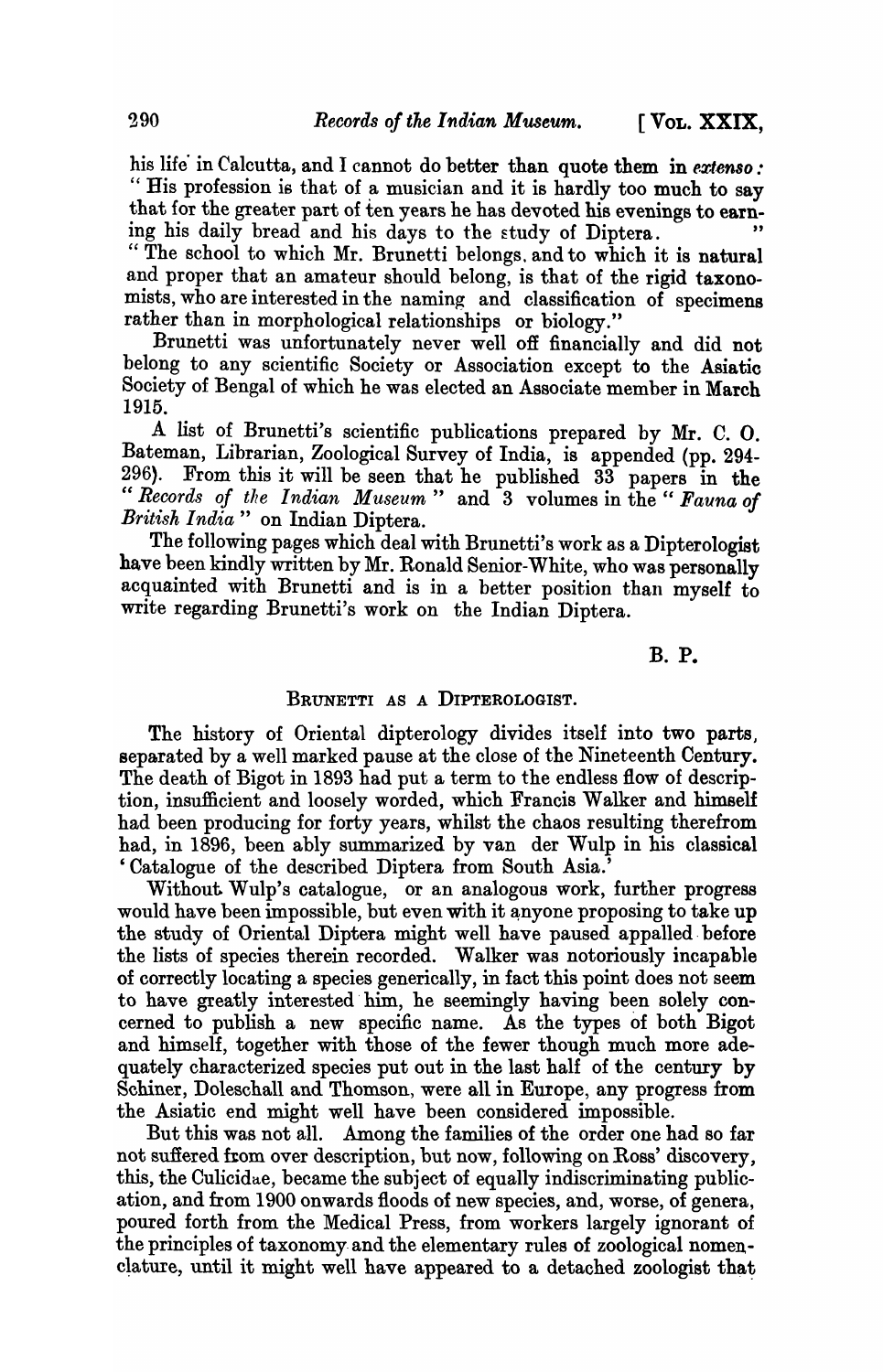Oriental Dipterology had descended into such a slough as to be almost without hope of rescue.

'But, during the full flood of mosquito description, and after the rest of the Diptera had lain in chaos for ten yeats, there appeared the subject of the present notice, an amateur who, prior to his coming to the East in 1904, had worked on, the European fauna, and who seems to have been at least a scientific acquaintance of Verrall, from whom, perhaps, he had acquired his method of meticulous description and power of insight into the obscurities of the earlier authors. For three years after his arrival in India, to which he came as musical conductor of the Bandman Comedy Company, Brunetti seems to have had time for nothing but the amassing of large collections at the places visited by the company, with which he toured most of the Orient, including the Chinese Treaty Ports, but in 1906 he settled down in Calcutta, heading his own string band, and devoted his leisure time to determining Diptera in the Indian Museum, to the library and collections of which he was given access by the late Dr. Annandale, always prepared to recognize enthusiasm and merit in any scientific worker, however academically unqualified. That, in no small measure, Annandale 'discovered' Brunetti will be not the least of the stones in the temple of fame of the greatest of Indian Zoologists.

Brunetti's position at the Museum was an irregular one. When budget funds permitted, he was in the' receipt of a salary from the Zoological Survey, and his types, etc., became the property of the Museum; when there was no money to pay him with he worked there as an outside specialist, retaining' half duplicates' and types, if these came from his own collection. It is fortunate that the latter will not be dispersed on his death, as the twenty thousand specimens comprising it have been left to the National Museum at South Kensington.

There was, at this time, in the Indian Museum, a not inconsiderable collection of Diptera, which had been worked through by Bigot during a visit to India many years before. However, though Bigot had, (whilst destroying most of the locality labels and substituting 'Inde' only), affixed names to many of the specimens, the larger part of these were found never to have been published, and were rescued from oblivion by Brunetti, who adopted many of them when describing these specimens during the course of his work. A few other specimens had been named for the Museum many years previously by Becker, but the total quantity of available named material was insignificant.

It was this collection, therefore, and those amassed by himself, that about 1906 Brunetti sat down to work upon. With very few authenticaUy named specimens, and *all the types in Europe,* his task must have appeared almost hopeless, but he possessed in exceptional degree the power of' visualization', (as Osten-Sacken called it), that is, of constructing from a description a mental image of the specimen before the original author, thus amplifying and elucidating an otherwise inadequate description, instead of becoming fogged by the discrepancies and omissions encountered in merely comparing a specimen with such. Witness his footnote in his first paper on the description of *Odontomyia claripennis*  Thoms.. "this hardly reads like a distinct dorsal stripe, or wide transverse bands." It was this power of reading himself into the mind of an author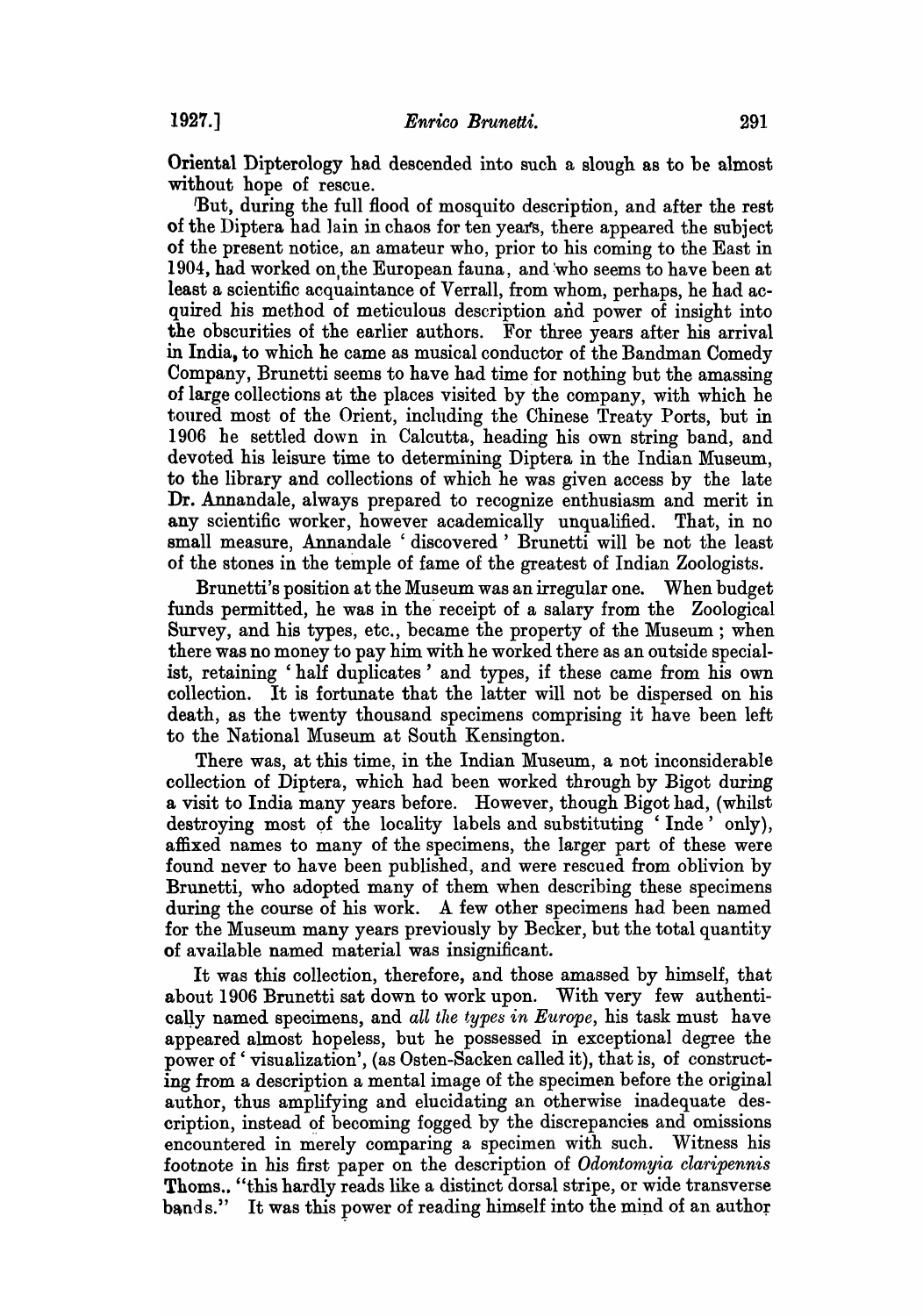which enabled him to elucidate so many obscure descriptions without reference to the types. His other great advantage, of course, an advantage even to-day obtainable nowhere else in Asia, was access to an almost complete file of the literature.

Using Schiner's 'Fauna Austriaca,' with which his European work had rendered him amiliar, as a generic basis, he took description by description from Wulp's Catalogue, and sought to allocate these generically and to prepare keys, (not always published), to the species thus sorted out, thereafter working through the actual specimens and describing nothing as new until he had tried it against all existing descriptions.

In this fashion material for the' revision' of a family or group was gradually got together, and his work is noteworthy almost more for the number of old species that he recognized and adequately re-described than for the immense number of *spp. nov.* of which he was the author.

His method of work was never more clearly seen than in his very first paper, 'Revision of the Oriental Stratiomyidae,' in the introduction to which he says "Baron Osten-Sacken's view to the effect that writings on the fauna of a region imperfectly known should be considered as preparatory and not final results seems correct, and his opinion that a writer is not 'called upon to describe as new every specimen that he cannot identify' is echoed by my own. Therefore I am not sure whether analytical tables of genera and species should have been presented, for owing to my inability to obtain specimens of the majority of the species, the tables have had to be drawn up mainly from descriptions, and will be open to improvement on a better personal acquaintance with a larger proportion of the species." How good, however, these tables, concerning the use of which he was thus doubtful, really are, the present writer can testify. It was by their aid that I originally attempted the identification of my first collections of Oriental Diptera, and beyond his papers for some time I had access to no descriptive literature whatever. None the less, subsequent checking has proved that by this means it was possible to identify correctly the majority of specimens taken, so be it that they belonged to described species, and to decide with some certainty when an undescribed species was before one. I remember well, on the first occasion that I met him, in his room on the.top floor of the Museum, in 1919, putting before him for opinion a solitary specimen which by his tables I had made out to be *Acraspidea felderi* Brauer, (now *Aulana confirmata* WIk.). He checked the specimen against the actual original description, not quoted in his paper, and confirmed my diagnosis, remarking that he had often vainly tried to fit something to that description. I have a vivid recollection of his pleasure in finding that his tables were of value and use to others.

Gradually, on these lines, he cleared up the whole of the Nematocera-Brachycera and Aschiza, with the exception of Cecidomyidae, Chirono midae, (on which, during his period at the Museum, he was supplying the late Abbe Kieffer with Indian material), Culicidae, Tabanidae, (in which he sent home to Miss Ricardo the material on which her revision of the Oriental species is mainly based), Asilidae and Dolichopodidae (sending the Museum material of the last to Becker). From 1920 onwards I know he himself was working on the Asilidae, and my collection, now in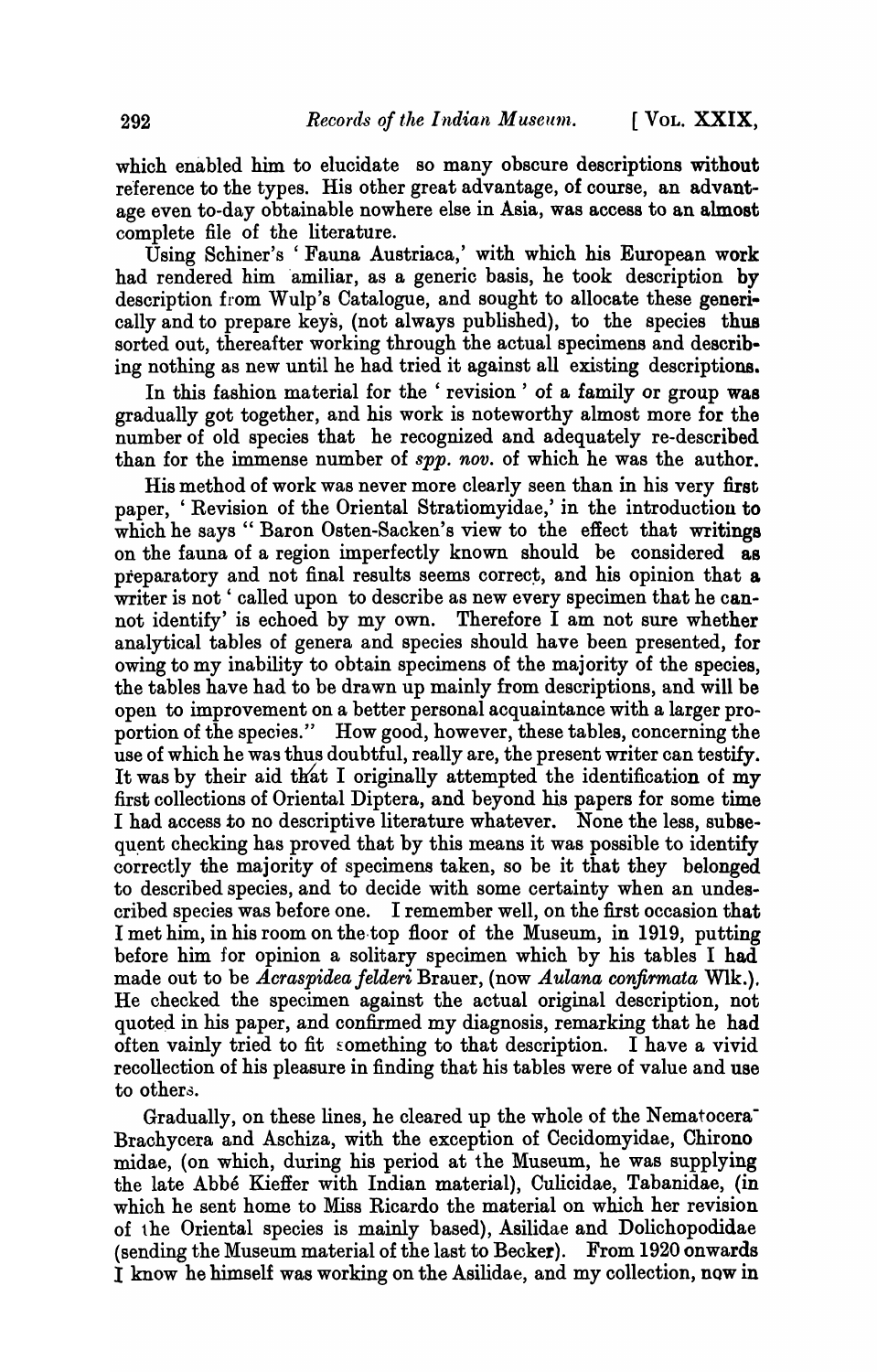the British Museum, contains many Dasypogoninae and Leptogastrinae with his ms. names attached. It is greatly to be hoped that his ms. is available and will be handed to some other specialist for completion or incorporation.

In other words, either he himself, or specialists furnished with material through him, made a clean sweep through practically the whole of the Order except Muscoids, and even in these, here and there, as in Sepsidae and the haematophagous Muscids, he cleared up a corner when some distinctive limiting characters to a group were available. Finally his work on the Indian forms was compiled into the three 'Fauna of British India' volumes that bear his name. These include large numbers of new species not included in the original revisions of the individual groups, and though increasing collections will for many years to come bring undiscovered forms to light in every family, those who, like the present writer, have done most of the subsequent description, have no difficulty in building on the foundations erected by Brunetti, and it is only when undertaking a *de novo* revision of a family he never touched that those who come after him can have any conception of the situation he faced throughout the entire Order.

Towards the end of his time in India, his acquaintance with the fauna was literally astounding. I remember accompanying him to the Colombo Museum, when he was on his voyage home, (as he mentioned, by the old P. & O. ' Somali' that had brought him to India seventeen years previously), with a view to dividing with him the then entirely unnamed dipterous collection of that Institution for working out. Being shown the collection, he said, 'let's see what we can name straight off', and from box after box, with only an occasional glance at a file of his own papers, he named specimen after specimen, once again finding, in *Eriocera meleagris* O. S., a species which he had never hitherto seen but had correctly visualised from its description.

Though he never touched either identificatory or descriptive work in the family himself, his work in Oriental Culicidae stands as something apart from the rest of his activities. As an all-round Dipterist, he was aghast at the flood of unscientific general erection of the Theobaldian School, and in his three catalogues, (two devoted to Culicidae alone), and in his paper, 'Critical Review of Genera in Culicidae,' strove to render himself a Court of Appeal and lessen the mischief done by the Medical Entomologists of the day, replacing their synonyms by at least un-preoccupied names, irrespective of whether the genera thus re-named had validity or not. Though this part of his work has now only historical interest, it had value in its day as an attempt to stem the tide of unscientific procedure, and to bring the work of the 'Culicidologists' into line with the rest of Zoology.

Even whilst in India, he was not entirely centered on the Oriental Fauna. For years he kept a manuscript catalogue of Australian Diptera up to date, and it is  $\mathbf{t} \delta$  be hoped that the manuscript of this will be rendered fit for publication.

Brunetti confined himself entirely to the descriptive side of dipterology. For bionomics he had no interest. To tell him that you had